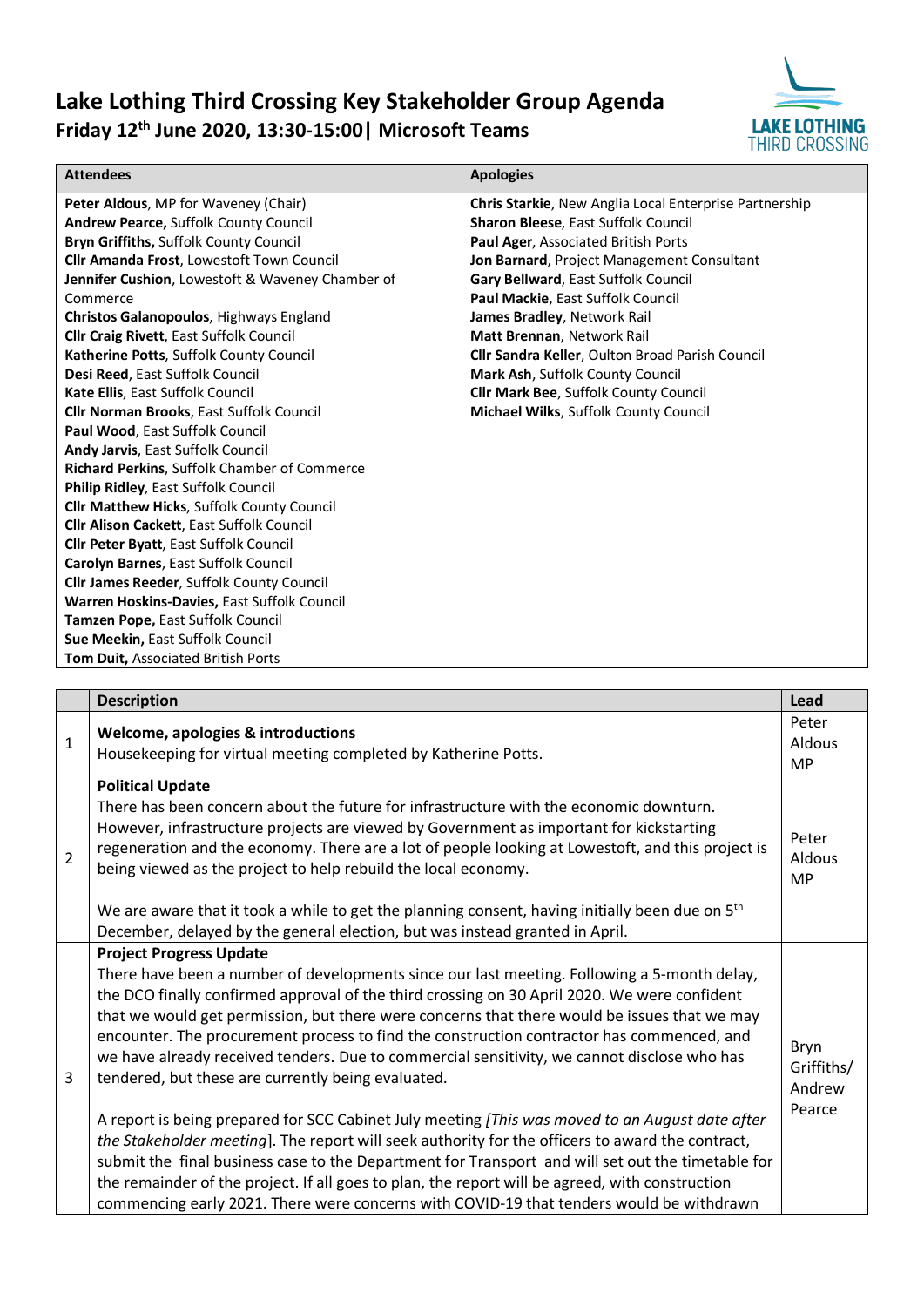but this has not been the case. We have had to slightly extend the procurement timetable due to the pandemic.

We are now in the process of issuing the DCO requirements documents to the planning authorities and other stakeholders for signing off. The progress for this is publicly available on the Lake Lothing web pages. However, some of these requirement documents can't be discharged until we have a contractor on board.

Landowner agreements have been progressing and the issues of difference with ABP are now resolved.

There were concerns that when we entered the pandemic the project would stall as many other national schemes have, but the project team have been able to continue working and progressing the project through lockdown which is an achievement.

After we submit the business case to the Department for Transport, the funding should be drawn down within 8 weeks. After the cabinet report, we will have a peer appraisal where other local authorities come in to review our project and provide feedback.

Updated procurement timeline: Complete tender evaluation – August 2020 Seek permission to award contract – expected at August Cabinet meeting Submit final business case to DfT – September 2020 Anticipated confirmation of FBC funding and contract award – Autumn 2020 Contract commencement on site – Early 2021

Andrew Pearce proceeded to show the steering group an example of virtual project construction from the (undisclosed) tenders. During the presentation, Andrew advised that the best way to bring the lifting section of the bridge to Lowestoft is via sea barge and then proceed to crane it into position. The j-beam sections of the bridge will be fabricated in Belgium. Making them offsite in a specialised environment is a better way of ensuring quality in terms of welding and painting as opposed to onsite.

Comments:

Cllr Norman Brooks – why is the middle unit being built in Belgium? SCC comment - The competitive tendering process is reliant on the contractors to ensure that that we are getting the best quality and value within the supply chain. Sadly, the bridge is not likely to be built in the UK as it requires specialist manufacture, but we are advocating local supply chain where possible.

Cllr Craig Rivett – is the 2021 start for certain or will there be a possibility to start in late 2020? SCC comment - Bryn advised that 2021 is a reasonable, realistic projection given the pandemic, but if there is a further outbreak this could delay the project further. Andrew advised that the critical path is reliant on the Department for Transport acting within the 8 weeks stated, and any delays could affect the issue of the contract.

**Comms**

4

There was lots of positive press coverage following the DCO announcement on the 30 April. This has led to a number of smaller firms to contact us to see how they can be involved in the project.

Future comms

| We have notified landowners about the development consent, they will then give notice $\parallel$ Katherine |                         |       |
|-------------------------------------------------------------------------------------------------------------|-------------------------|-------|
|                                                                                                             | ahead of work starting. | Potts |
|                                                                                                             |                         |       |

• In addition, the planning authorities (Suffolk County Council and East Suffolk Council) have notified stakeholders and near neighbours of the requirements documents.

The next press announcement will be surrounding SCC cabinet date and the name announcement. The contract award will follow, we will mark this with a site event/photo call.